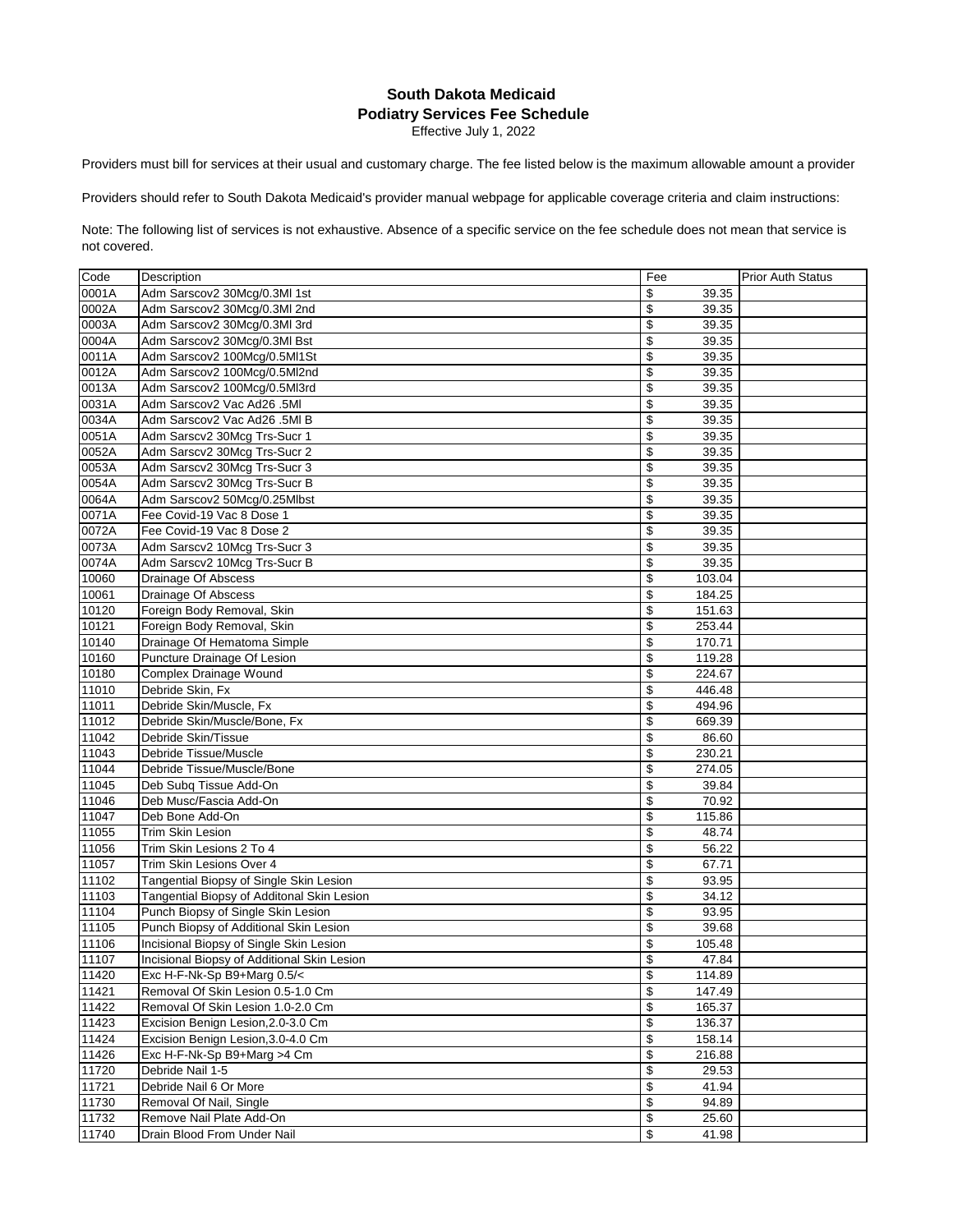| 11750          | Removal Of Nail Bed                                                                  | \$                       | 162.01           |  |
|----------------|--------------------------------------------------------------------------------------|--------------------------|------------------|--|
| 11755          | <b>Biopsy Nail Unit</b>                                                              | \$                       | 91.55            |  |
| 11760          | Repair Of Nail Bed                                                                   | \$                       | 185.74           |  |
| 11765          | Excision Of Nail Fold Toe                                                            | \$                       | 117.55           |  |
| 11900          | Inject Skin Lesions <td>\$</td> <td>51.82</td> <td></td>                             | \$                       | 51.82            |  |
| 11960          | Insertion Of Tissue Expander                                                         | \$                       | 655.23           |  |
| 11971          | Removal Of Tissue Expander(S) Without Insertion Of Pros                              | \$                       | 351.83           |  |
| 11981          | Insert Drug Implant Device                                                           | \$                       | 99.19            |  |
| 11982          | Remove Drug Implant Device                                                           | \$                       | 110.97           |  |
| 11983          | Remove/Insert Drug Implant                                                           | \$                       | 138.93           |  |
| 12001          | Repair Of Wound (2.5 Cm Or Less) Of Legs                                             | \$                       | 93.06            |  |
| 12020          | Treatment Of Superficial Wound Dehiscence; Simple Closu                              | \$                       | 198.99           |  |
| 13131          | Cmplx Rpr F/C/C/M/N/Ax/G/H/F                                                         | \$                       | 336.59           |  |
| 13132          | Cmplx Rpr F/C/C/M/N/Ax/G/H/F                                                         | $\overline{\mathcal{L}}$ | 475.16           |  |
| 13133          | Cmplx Rpr F/C/C/M/N/Ax/G/H/F                                                         | \$                       | 168.30           |  |
| 13160          | Secondary Closure Of Surgical Wound Dehiscence, Extensi                              | \$                       | 778.37           |  |
| 14040          | Tis Trnfr F/C/C/M/N/A/G/H/F                                                          | \$                       | 551.79           |  |
| 14041          | Tis Trnfr F/C/C/M/N/A/G/H/F                                                          | \$                       | 745.25           |  |
| 14301          | Adjacent Tissue Transfer Or Rearrangement, Any Area; Defect 30.1 Sq Cm To 60.0 Sq Cm | \$                       | 1,067.72         |  |
| 14302          | Tissue Transfer Repair Of Wound (30.0 Sq Centimeters)                                | \$                       | 204.71           |  |
| 14350          | Filleted Finger/Toe Flap                                                             | $\overline{\mathcal{L}}$ | 612.86           |  |
| 15002          | Wound Prep Trk/Arm/Leg                                                               | \$                       | 319.70           |  |
| 15003          | Preparation Of Graft Site At Trunk, Arms, Or Legs                                    | \$                       | 68.26            |  |
| 15004          | Wound Prep F/N/Hf/G                                                                  | $\overline{\mathcal{L}}$ | 260.05           |  |
| 15005          | Wnd Prep F/N/Hf/G Addl Cm                                                            | \$                       | 117.30           |  |
| 15135          | Derm Autograft Face/Nck/Hf/G                                                         | \$                       | 778.18           |  |
| 15136          | Derm Autograft F/N/Hf/G Add                                                          | \$                       | 82.96            |  |
| 15155          | Cult Epiderm Graft F/N/Hf/G                                                          | \$                       | 698.86           |  |
| 15156          | Cult Epidrm Grft F/N/Hfg Add                                                         | \$                       | 134.02           |  |
| 15157          | Cult Epiderm Grft F/N/Hfg +%                                                         | \$                       | 149.00           |  |
| 15240          | Relocation Of Patient Skin To Feet (20 Sq Cm Or Less)                                | \$                       | 892.29           |  |
| 15271          | Skin Sub Graft Trnk/Arm/Leg                                                          | \$                       | 157.95           |  |
| 15272          | Skin Sub Graft T/A/L Add-On                                                          | \$                       | 24.37            |  |
| 15275          | Skin Sub Graft Face/Nk/Hf/G                                                          | \$                       | 159.86           |  |
| 15276          | Skin Sub Graft F/N/Hf/G Addl                                                         | \$                       | 31.76            |  |
| 15277          | Skn Sub Grft F/N/Hf/G Child                                                          | \$                       | 344.29           |  |
| 15278          | Skn Sub Grft F/N/Hf/G Ch Add                                                         | \$                       | 85.96            |  |
| 15574          | Pedcle Fh/Ch/Ch/M/N/Ax/G/H/F                                                         | \$                       | 779.75           |  |
| 15620          | Delay Flap F/C/C/N/Ax/G/H/F                                                          | \$                       | 401.72           |  |
| 17000          | Destroy Benign/Premlg Lesion                                                         | \$                       | 69.96            |  |
| 17003          | Destruct Premalg Les 2-14                                                            | \$                       | 6.92             |  |
| 17110          | Destruct B9 Lesion 1-14                                                              | \$                       | 91.49            |  |
| 17111          | Destruct Lesion 15 Or More                                                           | \$                       |                  |  |
| 17250          | <b>Chemical Cautery Tissue</b>                                                       | \$                       | 111.95<br>69.33  |  |
|                |                                                                                      |                          |                  |  |
| 20220<br>20240 | <b>Bone Biopsy Trocar/Needle</b><br>Biopsy Of Bone, Open Procedure                   | \$<br>\$                 | 161.90<br>136.61 |  |
|                |                                                                                      |                          | 56.57            |  |
| 20550<br>20551 | Inject Tendon/Ligament/Cyst<br><b>Inject Tendon Origin/Insert</b>                    | \$<br>\$                 | 57.49            |  |
|                |                                                                                      |                          |                  |  |
| 20552          | Inj Trigger Point 1/2 Muscl                                                          | \$                       | 52.99            |  |
| 20600          | Drain/Inj Joint/Bursa W/O Us                                                         | \$                       | 52.30            |  |
| 20605          | Drain/Inj Joint/Bursa W/O Us                                                         | \$                       | 54.03            |  |
| 20612          | Aspirate/Inj Ganglion Cyst                                                           | \$                       | 54.34            |  |
| 20615          | Aspiration/Injection Treat Bone Cyst                                                 | \$                       | 228.11           |  |
| 20670          | <b>Removal Of Buried Support</b>                                                     | \$                       | 367.99           |  |
| 20680          | Removal Of Buried Support                                                            | \$                       | 588.07           |  |
| 20690          | Application Of External Fix. System                                                  | \$                       | 378.46           |  |
| 20692          | Application Of A Multiplane (Pins Or Wires In More Than                              | \$                       | 1,047.38         |  |
| 20693          | Adjustment Or Revision Of External Fixation System Requ                              | \$                       | 388.60           |  |
| 20694          | Removal, Under Anesthesia, Of External Fixation System                               | \$                       | 280.64           |  |
| 27603          | I&D, Deep Abscess Or Hematoma, Leg                                                   | \$                       | 348.86           |  |
| 27604          | I&D, Infected Bursa, Leg Or Ankle                                                    | \$                       | 403.82           |  |
| 27605          | Incision Of Achilles Tendon                                                          | \$                       | 221.86           |  |
| 27606          | Tenotomy, Achilles Tendon,                                                           | \$                       | 264.93           |  |
| 27607          | Incision, Deep, W/Opening Bone Cortex                                                | \$                       | 528.59           |  |
| 27610          | <b>Exploration Of Ankle Joint</b>                                                    | \$                       | 614.25           |  |
| 27612          | <b>Exploration Of Ankle Joint</b>                                                    | \$                       | 546.76           |  |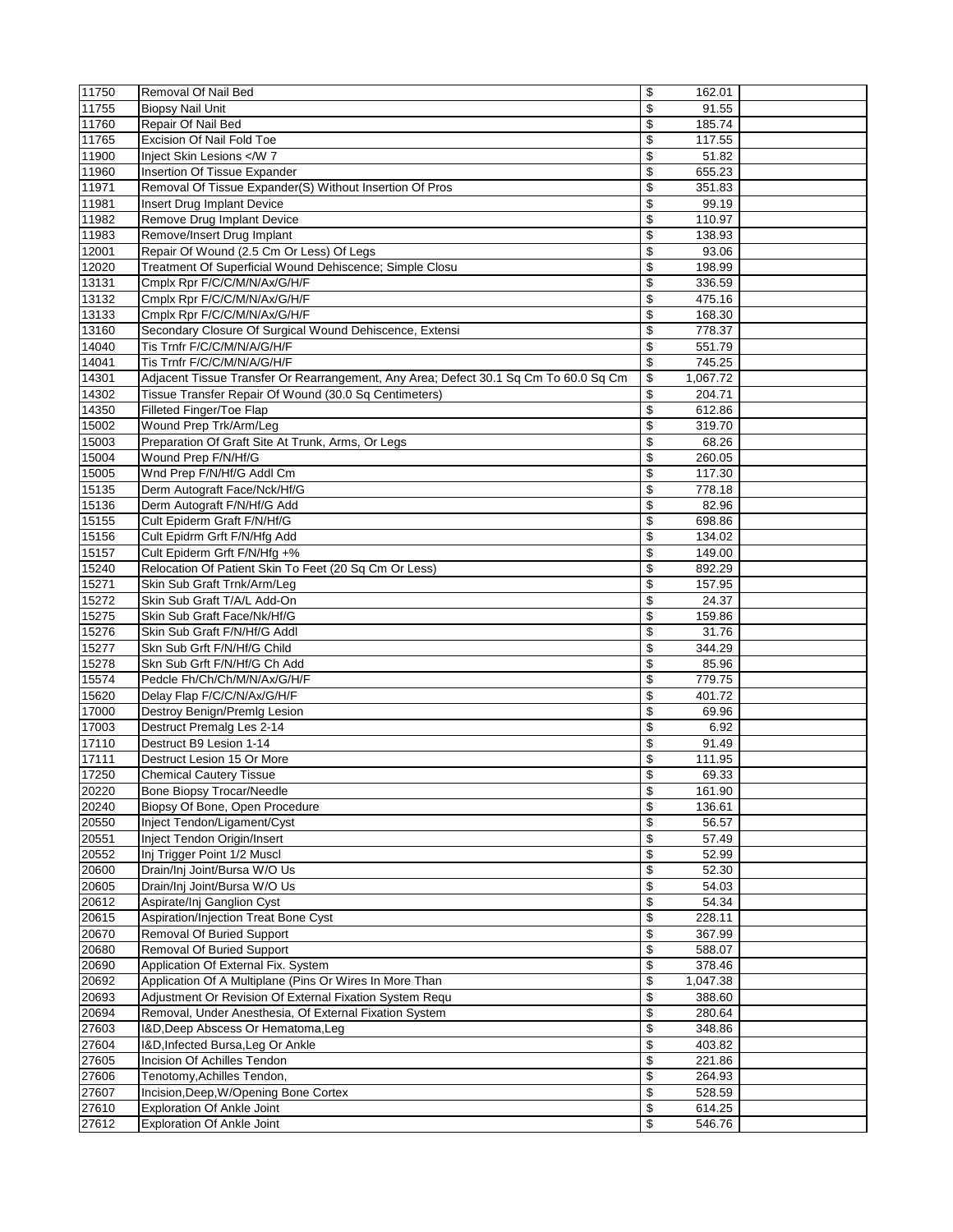| 27613          | Biopsy, Soft Tissues, Superficial, Leg                                                | \$<br>229.25                         |  |
|----------------|---------------------------------------------------------------------------------------|--------------------------------------|--|
| 27614          | Biopsy, Deep, Leg                                                                     | \$<br>521.70                         |  |
| 27615          | Radical Resection Of Tumor (Eg, Malignant Neoplasm), So                               | \$<br>879.78                         |  |
| 27616          | Resect Leg/Ankle Tum 5 Cm/>                                                           | $\overline{\mathcal{L}}$<br>1,084.35 |  |
| 27618          | Excision, Benign Tumor, Subcutaneous                                                  | \$<br>325.64                         |  |
| 27619          | Excision, Benign Tumor, Deep, Leg                                                     | \$<br>448.45                         |  |
| 27620          | Explore/Treat Ankle Joint                                                             | \$<br>440.89                         |  |
| 27625          | <b>Exploration Of Ankle Joint</b>                                                     | \$<br>559.86                         |  |
| 27626          | <b>Exploration Of Ankle Joint</b>                                                     | \$<br>529.21                         |  |
| 27630          | Removal Of Tendon Lesion                                                              | \$<br>489.09                         |  |
| 27632          | Exc Leg/Ankle Les Sc 3 Cm/>                                                           | \$<br>417.71                         |  |
| 27634          | Exc Leg/Ankle Tum Dep 5 Cm/>                                                          | \$<br>584.21                         |  |
| 27640          | Partial Removal Of Tibia                                                              | \$<br>804.61                         |  |
| 27641          | Partial Removal Of Fibula                                                             | \$<br>570.12                         |  |
| 27647          | Removal, Ankle Or Heel Bone                                                           | \$<br>878.48                         |  |
| 27648          | Inj., Procedure, Ankle Arthrography                                                   | \$<br>149.64                         |  |
| 27650          | Repair Achilles Tendon                                                                | \$<br>644.01                         |  |
| 27652          | Repair/Graft Achilles Tendon                                                          | \$<br>581.21                         |  |
| 27654          | Repair Achilles Tendon                                                                | \$<br>695.75                         |  |
| 27658          | Repair, Flexor Tendon, Leg; Primary, Without Graft, Each Tendon                       | \$<br>347.48                         |  |
| 27680          | Release Of Leg Tendon                                                                 | \$<br>382.25                         |  |
| 27681          | Release Of Leg Tendons                                                                | \$<br>446.30                         |  |
| 27685          | Revision Of Leg Tendon                                                                | \$                                   |  |
|                |                                                                                       | 594.78                               |  |
| 27686          | Revision Of Leg Tendons<br>Gastrocnemius Recession                                    | \$<br>467.38                         |  |
| 27687          |                                                                                       | \$<br>453.11                         |  |
| 27691          | Revision of Leg Tendon                                                                | \$<br>691.72                         |  |
| 27692          | Transplant ea. Additional Tendon                                                      | \$<br>95.78                          |  |
| 27695          | Repair Of Ankle Ligament                                                              | \$<br>469.85                         |  |
| 27696          | Repair Of Ankle Ligaments                                                             | \$<br>536.48                         |  |
| 27698          | Repair Of Ankle Ligament                                                              | \$<br>620.04                         |  |
| 27700          | Repair Of Ankle                                                                       | \$<br>539.87                         |  |
| 27702          | Arthroplasty, Ankle, W/Implant                                                        | \$<br>928.57                         |  |
| 27703          | <b>Reconstruction Ankle Joint</b>                                                     | \$<br>959.98                         |  |
| 27704          | Removal Of Ankle Implant                                                              | $\overline{\mathcal{L}}$<br>499.75   |  |
| 27750          | Treatment of Tibia fracture                                                           | \$<br>343.41                         |  |
| 27758          | <b>Treatment of Tibia fracture</b>                                                    | \$<br>864.63                         |  |
| 27760          | <b>Cltx Medial Ankle Fx</b>                                                           | \$<br>307.47                         |  |
| 27762          | Cltx Med Ankle Fx W/Mnpj                                                              | \$<br>314.69                         |  |
| 27766          | <b>Treatment Of Ankle Fracture</b>                                                    | \$<br>589.59                         |  |
| 27767          | <b>Cltx Post Ankle Fx</b>                                                             | \$<br>250.55                         |  |
| 27768          | Cltx Post Ankle Fx W/Mnpj                                                             | \$<br>397.60                         |  |
| 27769          | Optx Post Ankle Fx                                                                    | \$<br>689.85                         |  |
| 27784          | Treatment of fibula fracture                                                          | \$<br>618.19                         |  |
| 27786          | Closed Treatment Of Distal Fibular Fracture (Lateral Malleolus); Without Manipulation | \$<br>313.79                         |  |
| 27788          | <b>Treatment Of Ankle Fracture</b>                                                    | \$<br>303.53                         |  |
| 27792          | <b>Treatment Of Ankle Fracture</b>                                                    | \$<br>627.95                         |  |
| 27808          | <b>Treatment Of Ankle Fracture</b>                                                    | \$<br>222.18                         |  |
| 27810          | Repair Of Ankle Fracture                                                              | \$<br>399.10                         |  |
| 27814          | <b>Treatment Of Ankle Fracture</b>                                                    | \$<br>740.62                         |  |
| 27816          | <b>Treatment Of Ankle Fracture</b>                                                    | \$<br>253.10                         |  |
| 27818          | Repair Of Ankle Fracture                                                              | \$<br>469.83                         |  |
| 27822          | <b>Treatment Of Ankle Fracture</b>                                                    | \$<br>856.61                         |  |
| 27823          | <b>Treatment Of Ankle Fracture</b>                                                    | \$<br>959.68                         |  |
| 27824          | Closed Treatment Of Fracture Of Weight Bearing Articula                               | \$<br>253.10                         |  |
| 27825          | Closed Treatment Of Fracture Of Weight Bearing Articula                               | \$<br>351.54                         |  |
| 27826          | Open Treatment Of Fracture Of Weight Bearing Articular                                | \$<br>737.07                         |  |
| 27827          | Open Treatment Of Fracture Of Weight Bearing Articular                                | \$<br>874.84                         |  |
| 27828          | Open Treatment Of Fracture Of Weight Bearing Articular                                | \$<br>1,199.81                       |  |
| 27829          | Open Treatment Of Distal Tibiofibular Joint (Syndesmosi                               | \$<br>512.10                         |  |
| 27830          | Repair Lower Leg Dislocation                                                          | \$<br>349.39                         |  |
| 27831          | Repair Lower Leg Dislocation                                                          | \$<br>362.22                         |  |
| 27832          | <b>Treat Lower Leg Dislocation</b>                                                    | \$<br>659.51                         |  |
|                | Repair Ankle Dislocation                                                              | \$                                   |  |
| 27840<br>27842 | Repair Ankle Dislocation                                                              | 247.58<br>\$<br>319.11               |  |
| 27846          | <b>Treat Ankle Dislocation</b>                                                        | \$<br>630.49                         |  |
|                |                                                                                       |                                      |  |
| 27848          | <b>Treat Ankle Dislocation</b>                                                        | \$<br>759.50                         |  |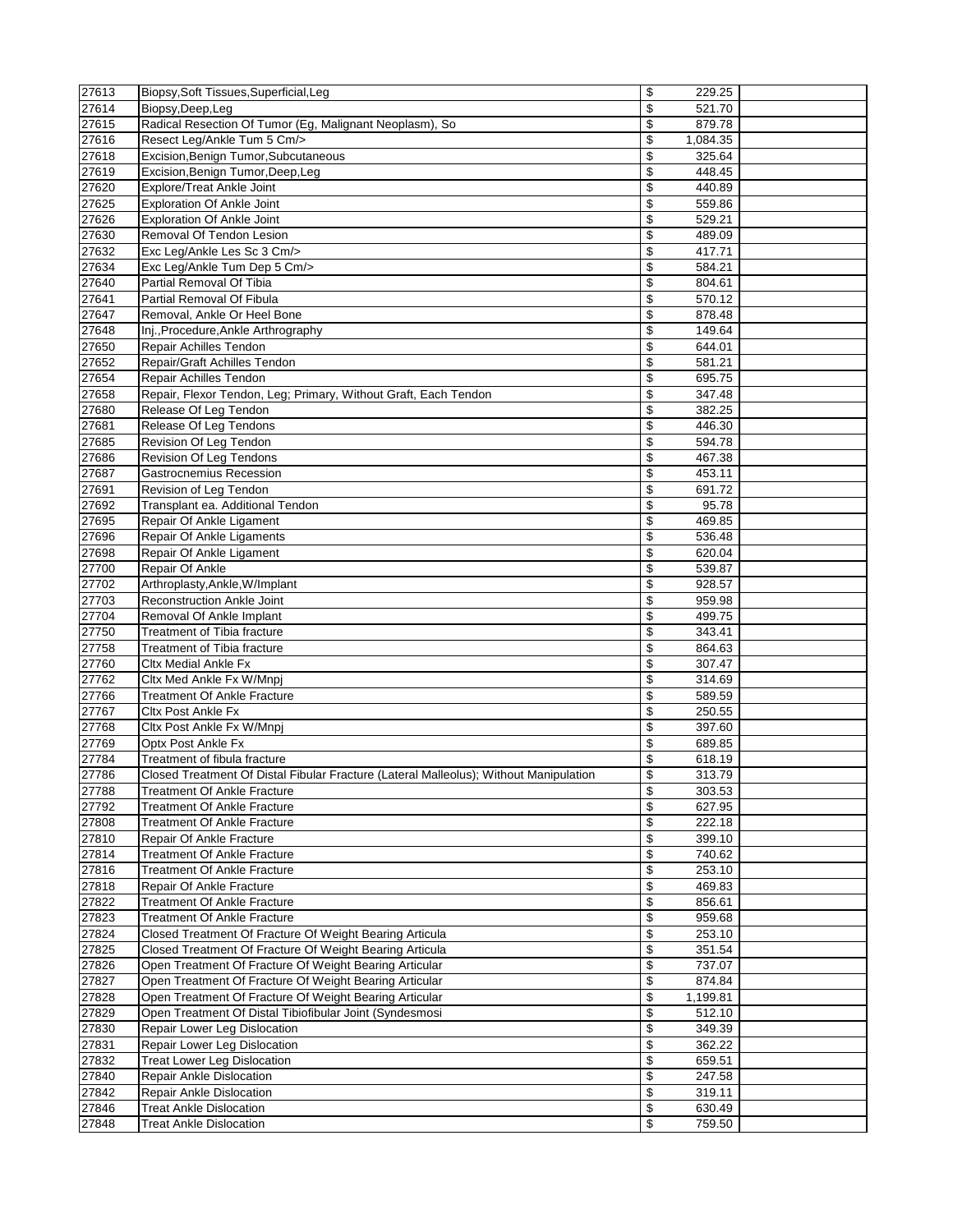| 27860 | <b>Fixation Of Ankle</b>                                | \$<br>149.05 |  |
|-------|---------------------------------------------------------|--------------|--|
| 27870 | Fusion Of Ankle Joint Open                              | \$<br>964.61 |  |
| 27871 | Arthrodesis, Tibiofibular Joint                         | \$<br>659.82 |  |
| 27888 | <b>Amputation Of Ankle</b>                              | \$<br>560.41 |  |
| 27889 | <b>Ankle Disarticulation</b>                            | \$<br>539.53 |  |
| 28001 | I&D, Infected Bursa, Foot                               | \$<br>157.16 |  |
| 28002 | Deep Infection, Dissection, Foot                        | \$<br>251.02 |  |
| 28003 | Deep Infection, Multiple Areas                          | \$<br>379.36 |  |
| 28005 | Incision, Deep, W/Opening Bone Cortex                   | \$<br>472.45 |  |
| 28008 | Fasciotomy, Plantar And/Or Toe                          | \$<br>283.27 |  |
| 28010 | Incision Of Toe Tendon                                  | \$<br>194.22 |  |
| 28011 | Incision Of Toe Tendons                                 | \$<br>279.96 |  |
| 28020 | <b>Exploration Of Foot Joint</b>                        | \$<br>494.38 |  |
| 28022 | <b>Exploration Of Foot Joint</b>                        | \$<br>320.93 |  |
| 28024 | <b>Exploration Of Toe Joint</b>                         | \$<br>301.24 |  |
| 28035 | <b>Tarsal Tunnel Release</b>                            | \$<br>445.96 |  |
| 28039 | Exc Foot/Toe Tum Sc 1.5 Cm/>                            | \$<br>485.62 |  |
| 28041 | Exc Foot/Toe Tum Dep 1.5Cm/>                            | \$<br>460.93 |  |
| 28043 | Excision, Benign Tumor, Subcutaneous                    | \$<br>253.19 |  |
| 28045 | Excision, Benign Tumor, Deep, Foot                      | \$<br>429.20 |  |
| 28046 | Radical Resection Of Tumor (Eg, Malignant Neoplasm), So | \$<br>624.13 |  |
| 28050 | Biopsy Of A Foot Joint                                  | \$<br>375.24 |  |
| 28052 | Biopsy Of A Foot Joint                                  | \$<br>352.09 |  |
| 28054 | Biopsy Of A Toe Joint                                   | \$<br>331.61 |  |
| 28055 | Neurectomy Foot                                         | \$<br>337.56 |  |
| 28060 | Partial Removal Foot Fascia                             | \$<br>426.79 |  |
| 28062 | Removal Of Foot Fascia                                  | \$<br>511.35 |  |
| 28070 | <b>Exploration Of A Foot Joint</b>                      | \$<br>462.77 |  |
| 28072 | <b>Exploration Of A Foot Joint</b>                      | \$<br>441.36 |  |
| 28080 | Removal Of Foot Lesion                                  | \$<br>351.22 |  |
| 28086 | Synovectomy, Tendon Sheath; Flexor                      | \$<br>482.21 |  |
| 28088 | Synovectomy, Tendon Sheath, Extensor                    | \$<br>411.20 |  |
| 28090 | Removal Of Foot Lesion                                  | \$<br>306.58 |  |
| 28092 | Removal Of Toe Lesions                                  | \$<br>276.72 |  |
| 28100 | Removal Of Heel Lesion                                  | \$<br>528.44 |  |
| 28102 | Removal/Graft Heel Lesion                               | \$<br>534.11 |  |
| 28103 | Removal/Graft Heel Lesion                               | \$<br>343.57 |  |
| 28104 | Removal Of Foot Lesion                                  | \$<br>423.23 |  |
| 28106 | Removal/Graft Foot Lesion                               | \$<br>377.42 |  |
| 28107 | Removal/Graft Foot Lesion                               | \$<br>454.50 |  |
| 28108 | Removal Of Toe Lesions                                  | \$<br>391.46 |  |
| 28110 | <b>Partial Removal Metatarsal</b>                       | \$<br>304.13 |  |
| 28111 | <b>Partial Removal Metatarsal</b>                       | \$<br>455.58 |  |
| 28112 | <b>Partial Removal Metatarsals</b>                      | \$<br>325.69 |  |
| 28113 | Partial Removal Metatarsal                              | \$<br>384.89 |  |
| 28114 | Removal Of Metatarsal Heads                             | \$<br>948.17 |  |
| 28116 | <b>Revision Of Foot</b>                                 | \$<br>504.60 |  |
| 28118 | Partial Removal Of Heel                                 | \$<br>592.53 |  |
| 28119 | Removal Of Heel Spur                                    | \$<br>453.01 |  |
| 28120 | Partial Removal Of Heel Bone                            | \$<br>441.05 |  |
| 28122 | Partial Removal Bone Of Foot                            | \$<br>447.28 |  |
| 28124 | Partial Removal Of Toe                                  | \$<br>317.70 |  |
| 28126 | Partial Removal Of Toe                                  | \$<br>276.21 |  |
| 28130 | Talectomy                                               | \$<br>573.63 |  |
| 28140 | <b>Removal Of Metatarsal</b>                            | \$<br>454.72 |  |
| 28150 | Removal Of Toe                                          | \$<br>375.58 |  |
| 28153 | Partial Removal Of Toe                                  | \$<br>367.47 |  |
| 28160 | Partial Removal Of Toe                                  | \$<br>370.80 |  |
| 28171 | <b>Resection-Tarsal</b>                                 | \$<br>952.63 |  |
| 28173 | Resection-Metatarsal                                    | \$<br>639.68 |  |
| 28175 | <b>Resection-Phalanx</b>                                | \$<br>414.51 |  |
| 28190 | Remove Foreign Body, Subcutaneous                       | \$<br>227.95 |  |
| 28192 | Remove Foreign Body; Deep, Foot                         | \$<br>304.29 |  |
| 28193 | Remove Foreign Body;Complicated,Foot                    | \$<br>344.44 |  |
| 28200 | Repair Of Foot Tendon                                   | \$<br>376.16 |  |
| 28202 | Repair/Graft Of Foot Tendon                             | \$<br>533.71 |  |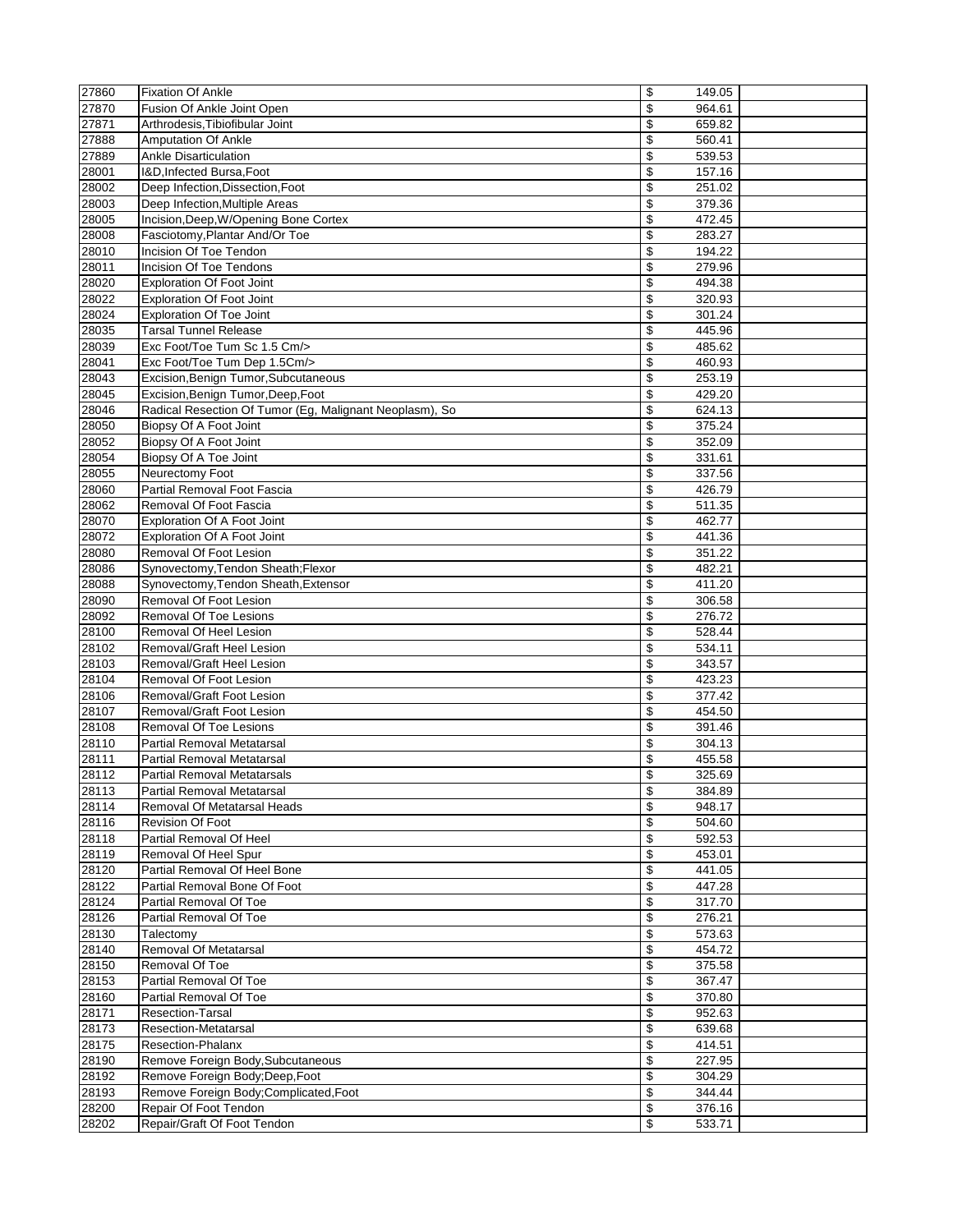| 28208          | Repair Of Foot Tendon                                           | \$<br>318.26                 |  |
|----------------|-----------------------------------------------------------------|------------------------------|--|
| 28210          | Repair/Graft Of Foot Tendon                                     | \$<br>524.59                 |  |
| 28220          | Release Of Foot Tendon                                          | \$<br>405.50                 |  |
| 28222          | <b>Release Of Foot Tendons</b>                                  | \$<br>467.13                 |  |
| 28225          | Release Of Foot Tendon                                          | \$<br>422.83                 |  |
| 28226          | Release Of Foot Tendons                                         | \$<br>554.80                 |  |
| 28230          | Incision Of Foot Tendon(S)                                      | \$<br>389.70                 |  |
| 28232          | Incision Of Toe Tendon                                          | \$<br>250.81                 |  |
| 28234          | Incision Of Foot Tendon                                         | \$<br>270.38                 |  |
| 28238          | Revision Of Foot Tendon                                         | \$<br>666.25                 |  |
| 28240          | Release Of Big Toe                                              | \$<br>401.02                 |  |
| 28250          | Revision Of Foot Fascia                                         | \$<br>519.11                 |  |
| 28260          | Release Of Midfoot Joint                                        | \$<br>631.79                 |  |
| 28261          | Capsulotomy, W/Tendon Lengthening                               | \$<br>775.81                 |  |
| 28262          | Revision Of Foot And Ankle                                      | \$<br>961.39                 |  |
| 28264          | Revision Of Midfoot Joint                                       | \$<br>801.14                 |  |
| 28270          | <b>Revision Of Foot Contracture</b>                             | \$<br>320.98                 |  |
| 28272          | Release Of Toe Joint Each                                       | \$<br>346.37                 |  |
| 28280<br>28285 | <b>Fusion Of Toes</b><br><b>Revision Of Hammer Toe</b>          | \$<br>459.02<br>\$           |  |
| 28286          | <b>Revision Of Hammer Toe</b>                                   | 353.30<br>\$<br>398.31       |  |
| 28288          | Ostectomy, Partial                                              | \$<br>398.16                 |  |
| 28289          | Repair Hallux Rigidus                                           | \$<br>696.52                 |  |
| 28292          | Removal Of Big Toe Joint                                        | \$<br>526.69                 |  |
| 28296          | <b>Incision Of Metatarsal</b>                                   | \$<br>740.20                 |  |
| 28297          | Hallux Valgus (Bunion) Correction, With Or Without Sesa         | \$<br>705.11                 |  |
| 28298          | Incision Of Toe                                                 | \$<br>645.81                 |  |
| 28299          | <b>Hallux Valgus Correction</b>                                 | \$<br>816.40                 |  |
| 28300          | <b>Fixation Of Heel</b>                                         | \$<br>624.26                 |  |
| 28302          | Incision Of Ankle Bone                                          | \$<br>623.14                 |  |
| 28304          | <b>Incision Of Midfoot Bones</b>                                | \$<br>600.99                 |  |
| 28305          | <b>Incision/Graft Midfoot Bones</b>                             | \$<br>594.16                 |  |
| 28306          | <b>Incision Of Metatarsals</b>                                  | \$<br>442.32                 |  |
| 28307          | Osteotomy, Metatarsal, Base Or Shaft, Single, With Or W         | \$<br>702.69                 |  |
| 28308          | <b>Incision Of Metatarsals</b>                                  | \$<br>449.62                 |  |
| 28309          | <b>Incision Of Metatarsals</b>                                  | \$<br>776.56                 |  |
| 28310          | Incision Of Big Toe                                             | \$<br>432.72                 |  |
| 28312          | Incision Of Big Toes                                            | \$<br>466.07                 |  |
| 28313          | Reconstruction, Angular Deformity Of Toe (Overlapping S         | \$<br>472.76                 |  |
| 28315          | Sesamoidectomy-First-Toe                                        | \$<br>316.50                 |  |
| 28320          | Repair Of Foot Bones                                            | \$<br>593.11                 |  |
| 28322          | <b>Repair Of Metatarsals</b>                                    | \$<br>697.90                 |  |
| 28340          | Reconstruction, Toe, Macrodactyly Soft Tissue Resection         | \$<br>508.54                 |  |
| 28341          | Reconstruction, Toe, Macrodactyly Requiring Bone Resect         | \$<br>588.43                 |  |
| 28344          | Reconstruction, Toe(S) Polydactyly                              | \$<br>307.10                 |  |
| 28345          | Reconstruction, Toe(S) Syndactyly, With Or Without Skin         | \$<br>435.61                 |  |
| 28360<br>28400 | Reconstruction, Cleft Foot<br><b>Treatment Of Heel Fracture</b> | \$<br>954.36<br>\$<br>166.89 |  |
| 28405          | Repair Of Heel Fracture                                         | \$<br>348.28                 |  |
| 28406          | <b>Treatment Calcaneal Fracture</b>                             | \$<br>500.40                 |  |
| 28415          | <b>Treat Heel Fracture</b>                                      | \$<br>899.19                 |  |
| 28420          | <b>Treat/Graft Heel Fracture</b>                                | \$<br>1,130.36               |  |
| 28430          | Treatment Of Ankle Fracture                                     | \$<br>177.24                 |  |
| 28435          | Repair Of Ankle Fracture                                        | \$<br>266.69                 |  |
| 28436          | Treatment Of Closed Talus Fracture; With Manipulation A         | \$<br>443.42                 |  |
| 28445          | <b>Treat Ankle Fracture</b>                                     | \$<br>711.14                 |  |
| 28446          | Osteochondral Talus Autogrft                                    | \$<br>1,056.77               |  |
| 28450          | <b>Treat Midfoot Fracture Each</b>                              | \$<br>145.74                 |  |
| 28455          | <b>Treat Midfoot Fracture Each</b>                              | \$<br>261.79                 |  |
| 28456          | <b>Treat Midfoot Fracture</b>                                   | \$<br>335.07                 |  |
| 28465          | <b>Treat Midfoot Fracture Each</b>                              | \$<br>486.30                 |  |
| 28470          | <b>Treat Metatarsal Fractures</b>                               | \$<br>217.68                 |  |
| 28475          | <b>Repair Metatarsal Fractures</b>                              | \$<br>217.68                 |  |
| 28476          | Treat Metatarsal Fracture                                       | \$<br>389.24                 |  |
| 28485          | <b>Treat Metatarsal Fracture</b>                                | \$<br>399.60                 |  |
| 28490          | <b>Treat Big Toe Fracture</b>                                   | \$<br>93.39                  |  |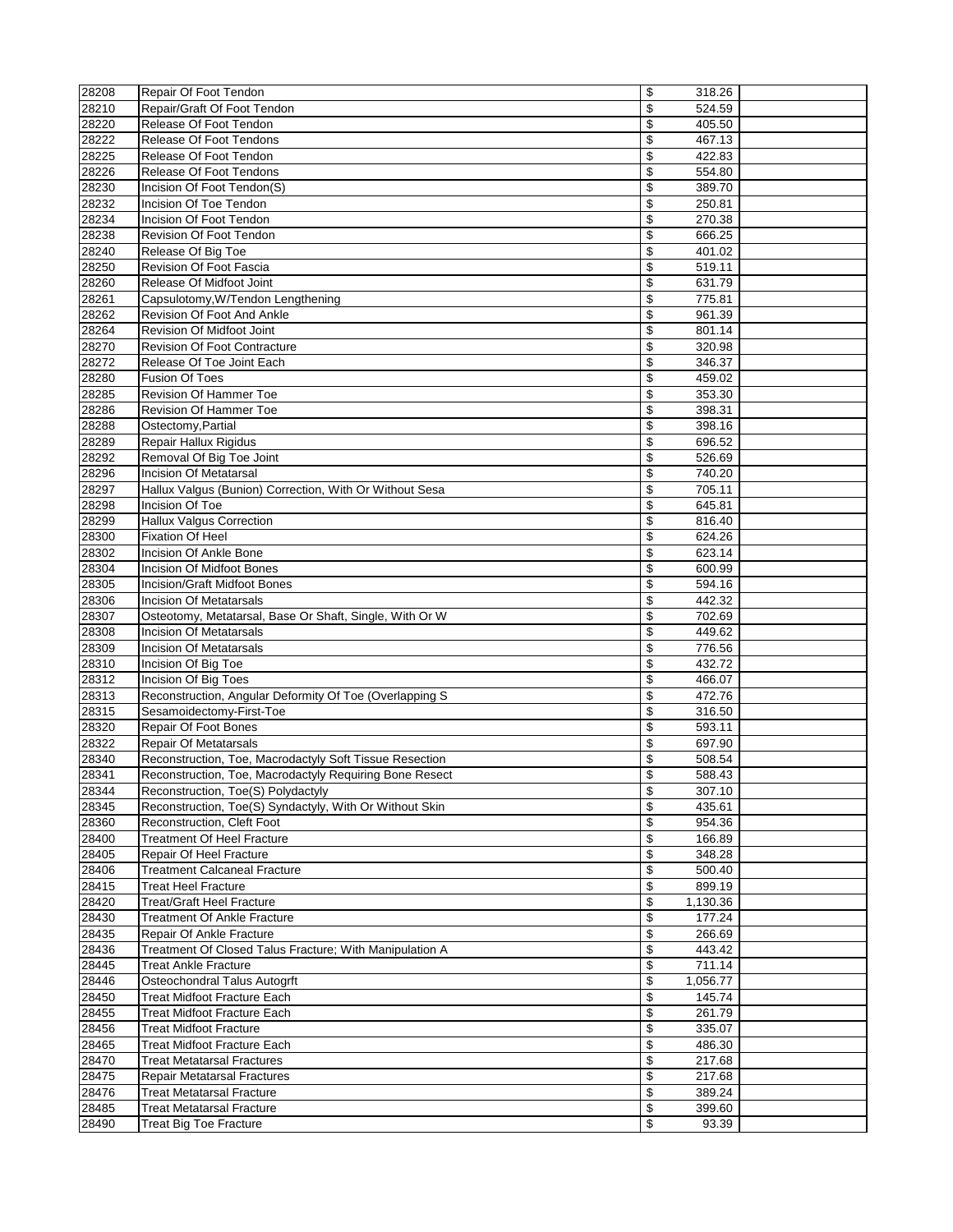| 28495 | Repair Big Toe Fracture                                                      | \$<br>161.32                       |  |
|-------|------------------------------------------------------------------------------|------------------------------------|--|
| 28496 | <b>Treat Big Toe Fracture</b>                                                | \$<br>300.09                       |  |
| 28505 | <b>Treat Big Toe Fracture</b>                                                | \$<br>432.50                       |  |
| 28510 | <b>Treatment Of Toe Fracture</b>                                             | $\overline{\mathcal{L}}$<br>79.52  |  |
| 28515 | Repair Of Toe Fracture                                                       | \$<br>108.09                       |  |
| 28525 | <b>Treat Toe Fracture</b>                                                    | \$<br>374.64                       |  |
| 28530 | <b>Treatment Of Closed Sesamoid Fracture</b>                                 | \$<br>102.62                       |  |
| 28531 | Open Treatment Of Sesamoid Fracture, With Or Without In                      | \$<br>299.71                       |  |
| 28540 | Repair Foot Dislocation                                                      | \$<br>176.16                       |  |
| 28545 | <b>Repair Foot Dislocation</b>                                               | \$<br>277.22                       |  |
| 28546 | <b>Treatment Tarsal Bone Dislocation</b>                                     | \$<br>533.30                       |  |
| 28555 | <b>Repair Of Foot Dislocation</b>                                            | \$<br>763.72                       |  |
| 28570 | <b>Repair Foot Dislocation</b>                                               | \$<br>211.21                       |  |
| 28575 | <b>Repair Foot Dislocation</b>                                               | \$<br>247.89                       |  |
| 28576 | Percutaneous Skeletal Fixation Of Talotarsal Joint Disl                      | \$<br>337.61                       |  |
| 28585 | Repair Of Foot Dislocation                                                   | \$<br>788.04                       |  |
| 28600 | <b>Repair Foot Dislocation</b>                                               | \$<br>143.13                       |  |
|       |                                                                              |                                    |  |
| 28605 | Repair Foot Dislocation                                                      | \$<br>224.70                       |  |
| 28606 | <b>Treatment Tarsometatarsal Disloc.</b>                                     | \$<br>371.27                       |  |
| 28615 | Repair Foot Dislocation                                                      | \$<br>534.18                       |  |
| 28630 | Repair Of Toe Dislocation                                                    | \$<br>106.57                       |  |
| 28635 | Repair Of Toe Dislocation                                                    | \$<br>155.72                       |  |
| 28636 | Percutaneous Skeletal Fixation Of Metatarsophalangeal J                      | \$<br>281.93                       |  |
| 28645 | Repair Of Toe Dislocation                                                    | \$<br>426.47                       |  |
| 28660 | Repair Of Toe Dislocation                                                    | \$<br>79.94                        |  |
| 28665 | Repair Of Toe Dislocation                                                    | \$<br>134.53                       |  |
| 28666 | Percutaneous Skeletal Fixation Of Interphalangeal Joint                      | \$<br>159.55                       |  |
| 28675 | Repair Of Toe Dislocation                                                    | \$<br>379.45                       |  |
| 28705 | <b>Fusion Of Foot Bones</b>                                                  | \$<br>1,061.15                     |  |
| 28715 | Fusion Of Foot Bones                                                         | \$<br>911.24                       |  |
| 28725 | <b>Fusion Of Foot Bones</b>                                                  | \$<br>754.71                       |  |
| 28730 | <b>Fusion Of Foot Bones</b>                                                  | \$<br>712.28                       |  |
| 28737 | <b>Revision Of Foot Bones</b>                                                | \$<br>709.99                       |  |
|       | <b>Fusion Of Foot Bones</b>                                                  | $\overline{\mathcal{L}}$<br>552.94 |  |
| 28740 |                                                                              |                                    |  |
| 28750 | Fusion Of Big Toe Joint                                                      | \$<br>513.66                       |  |
| 28755 | Fusion Of Big Toe Joint                                                      | \$<br>362.80                       |  |
| 28760 | Fusion Of Big Toe Joint                                                      | \$<br>681.99                       |  |
| 28800 | <b>Amputation Of Midfoot</b>                                                 | \$<br>516.25                       |  |
| 28805 | <b>Amputation Thru Metatarsal</b>                                            | \$<br>566.10                       |  |
| 28810 | Amputation Toe & Metatarsal                                                  | \$<br>389.05                       |  |
| 28820 | Amputation Of Toe                                                            | \$<br>299.20                       |  |
| 28825 | Partial Amputation Of Toe                                                    | \$<br>223.97                       |  |
| 28890 | High Energy Eswt Plantar F                                                   | \$<br>308.94                       |  |
| 29405 | <b>Application Short Leg Cast</b>                                            | \$<br>77.92                        |  |
| 29425 | Application Short Leg Cast                                                   | \$<br>73.87                        |  |
| 29445 | Apply Rigid Leg Cast                                                         | \$<br>125.95                       |  |
| 29450 | Application Of Clubfoot Cast With Molding Or Manipulation, Long Or Short Leg | \$<br>142.47                       |  |
| 29515 | Application Lower Leg Splint                                                 | \$<br>69.27                        |  |
| 29540 | Strapping Of Ankle                                                           | \$<br>28.47                        |  |
| 29550 | <b>Strapping Of Toes</b>                                                     | \$<br>17.04                        |  |
| 29580 | Application Of Paste Boot                                                    | \$<br>52.37                        |  |
| 29730 | <b>Revision Of Cast</b>                                                      | \$<br>40.92                        |  |
| 29895 | Arthroscopy, Ankle, Surgical; Synovectomy, Partial                           | \$<br>456.94                       |  |
| 29897 | Arthroscopy, Ankle, Surgical; Debridement, Limited                           | \$<br>479.82                       |  |
| 29898 | Arthroscopy, Ankle, Surgical; Debridement, Extensive                         | \$<br>547.03                       |  |
|       |                                                                              |                                    |  |
| 36415 | Routine Venipuncture For Collection Of Specimen(S)                           | \$<br>3.18                         |  |
| 36416 | Capillary Blood Draw                                                         | \$<br>4.44                         |  |
| 37618 | Ligation, Major Artery: Extremity                                            | \$<br>367.16                       |  |
| 64450 | N Block Other Peripheral                                                     | \$<br>76.18                        |  |
| 64455 | N Block Inj Plantar Digit                                                    | \$<br>51.30                        |  |
| 64632 | N Block Inj Common Digit                                                     | \$<br>80.81                        |  |
| 64640 | Injection Treatment Of Nerve                                                 | \$<br>166.72                       |  |
| 73600 | X-Ray Exam Of Ankle                                                          | \$<br>28.98                        |  |
| 73610 | X-Ray Exam Of Ankle                                                          | \$<br>31.37                        |  |
| 73620 | X-Ray Exam Of Foot                                                           | \$<br>28.98                        |  |
| 73630 | X-Ray Exam Of Foot                                                           | \$<br>31.37                        |  |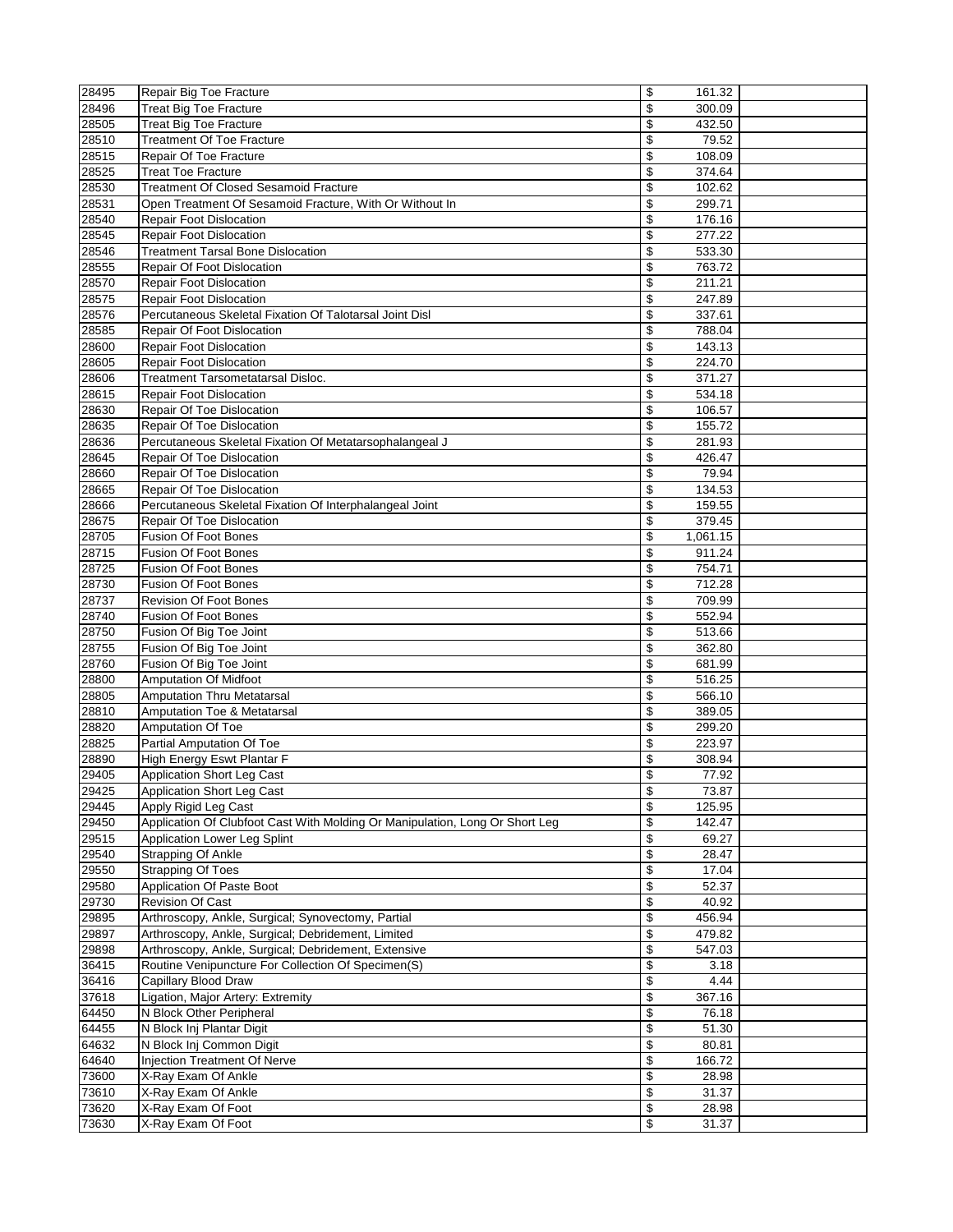| 73650          | X-Ray Exam Of Heel                                                                 | \$<br>28.20                      |                    |
|----------------|------------------------------------------------------------------------------------|----------------------------------|--------------------|
| 73660          | X-Ray Exam Of Toe(S)                                                               | \$<br>24.15                      |                    |
| 73700          | Ct Lower Extremity W/O Dye                                                         | \$<br>137.41                     |                    |
| 73701          | Ct Lower Extremity W/Dye                                                           | \$<br>177.90                     |                    |
| 73702          | Ct Lwr Extremity W/O&W/Dye                                                         | \$<br>208.37                     |                    |
| 77071          | Man App Of Stress Joint Radiography                                                | \$<br>36.49                      |                    |
| 81025          | Urine Pregnancy Test, By Visual Color Comparison Method                            | \$<br>8.61                       |                    |
| 82948          | Glucose, Blood, Stick Test                                                         | $\overline{\mathcal{L}}$<br>5.04 |                    |
| 83036          | Hemoglobin, Glycosylated                                                           | \$<br>9.71                       |                    |
| 84134          | Assay Of Prealbumin                                                                | \$<br>14.59                      |                    |
| 86140          | C-Reactive Protein                                                                 | \$<br>5.18                       |                    |
| 87101          | Culture, Fungi, Isolation; Skin                                                    | \$<br>7.71                       |                    |
| 87102          | Culture, Fungi, Isolation; Other Source                                            | \$<br>8.41                       |                    |
| 91300          | Sarscov2 vac 30mcg/0.3ml im                                                        | Price by report                  |                    |
| 91301          | Sarscov2 vac 100mcg/0.5ml im                                                       | Price by report                  |                    |
| 91303          | Sarscov2 vac ad26 .5ml im                                                          | Price by report                  |                    |
| 91305          | Sarscov2 vac 30 mcg trs-sucr                                                       | Price by report                  |                    |
| 91306          | Sarscov2 vac 50mcg/0.25ml im                                                       | Price by report                  |                    |
| 91307          | Coronavirus vaccine 8                                                              | Price by report                  |                    |
| 93923          | Noninvasive Physiologic Studies Of Upper Or Lower Extre                            | \$<br>130.85                     |                    |
| 96372          | Ther/Proph/Diag Inj Sc/Im                                                          | \$<br>10.61                      |                    |
| 97014          | <b>Electrical Stimulation (Unattended)</b>                                         | \$<br>9.49                       |                    |
| 97022          | Whirlpool                                                                          | \$<br>12.50                      |                    |
| 97026          | Infrared                                                                           | \$<br>9.49                       |                    |
| 97032<br>97035 | <b>Electrical Stimulation</b><br><b>Ultrasound Therapy</b>                         | \$<br>14.85<br>\$<br>14.85       |                    |
|                | Active Wound Care/20 Cm Or <                                                       | \$<br>68.16                      |                    |
| 97597<br>97598 | Rmvl Devital Tis Addl 20Cm/<                                                       | \$<br>45.14                      |                    |
| 97605          | Neg Press Wound Tx =50 Cm</td <td>\$<br/>42.81</td> <td></td>                      | \$<br>42.81                      |                    |
| 98966          | Telephone Assessment And Management Service, 5-10 Min Of Medical Discussion        | \$<br>15.91                      |                    |
| 98967          | Telephone Assessment And Management Service, 11-20 Min Of Medical Discussion       | \$<br>29.37                      |                    |
| 98968          | Telephone Assessment And Management Service, 21-30 Min Of Medical Discussion       | \$<br>43.26                      |                    |
| 99070          | <b>Special Supplies</b>                                                            | \$<br>19.54                      |                    |
| 99202          | Office/Outpatient Visit New                                                        | \$<br>60.60                      |                    |
| 99203          | Office/Outpatient Visit New                                                        | \$<br>90.08                      |                    |
| 99204          | Office/Outpatient Visit New                                                        | \$<br>127.92                     |                    |
| 99205          | Office/Outpatient Visit New                                                        | \$<br>163.16                     |                    |
| 99211          | Office/Outpatient Visit Est                                                        | \$<br>19.50                      |                    |
| 99212          | Office/Outpatient Visit Est                                                        | \$<br>36.87                      |                    |
| 99213          | Office/Outpatient Visit Est                                                        | \$<br>59.26                      |                    |
| 99214          | Office/Outpatient Visit Est                                                        | \$<br>83.86                      |                    |
| 99215          | Office/Outpatient Visit Est                                                        | \$<br>117.69                     |                    |
| 99221          | Initial Hospital Care, Per Day, For The Evaluation And                             | \$<br>83.25                      |                    |
| 99222          | Initial Hospital Care, Per Day, For The Evaluation And                             | \$<br>115.78                     |                    |
| 99223          | Initial Hospital Care, Per Day, For The Evaluation And                             | \$<br>149.58                     |                    |
| 99231          | Subsequent Hospital Care, Per Day, For The Evaluation A                            | \$<br>37.18                      |                    |
| 99232          | Subsequent Hospital Care, Per Day, For The Evaluation A                            | \$<br>59.76                      |                    |
| 99233          | Subsequent Hospital Care, Per Day, For The Evaluation A                            | \$<br>79.97                      |                    |
| 99241          | Office Consultation For A New Or Established Patient, W                            | \$<br>57.80                      |                    |
| 99242          | Office Consultation For A New Or Established Patient, W                            | \$<br>85.82                      |                    |
| 99243          | Office Consultation For A New Or Established Patient, W                            | \$<br>113.42                     |                    |
| 99244          | Office Consultation For A New Or Established Patient, W                            | \$<br>161.23                     |                    |
| 99251          | Initial Inpatient Consultation For A New Or Established                            | \$<br>54.71                      |                    |
| 99252          | Initial Inpatient Consultation For A New Or Established                            | \$<br>90.71                      |                    |
| 99253          | Initial Inpatient Consultation                                                     | \$<br>118.48                     |                    |
| 99254          | Initial Inpatient Consultation For A New Or Established<br>Nursing Fac Care Subseq | \$<br>161.02                     |                    |
| 99307<br>99308 | Nursing Fac Care Subseq                                                            | \$<br>37.43<br>\$<br>58.29       |                    |
| 99309          | Nursing Fac Care Subseq                                                            | \$<br>79.91                      |                    |
| A4580          | <b>Cast Supplies</b>                                                               | \$<br>32.82                      |                    |
| A5500          | Diab Shoe For Density Insert                                                       | \$<br>74.87                      |                    |
| A5503          | Diabetic Shoe W/Roller/Rockr                                                       | \$<br>35.61                      |                    |
| A5512          | Multi Den Insert Direct Form                                                       | \$<br>30.54                      |                    |
| A5513          | Multi Den Insert Custom Mold                                                       | \$<br>42.62                      |                    |
| E0667          | Pneumatic Appliance For Use With Segmental Pneumatic Co                            | \$                               | 292.69 PA Required |
| E0668          | Pneumatic Appliance For Use With Segmental Pneumatic Co                            | \$                               | 399.37 PA Required |
|                |                                                                                    |                                  |                    |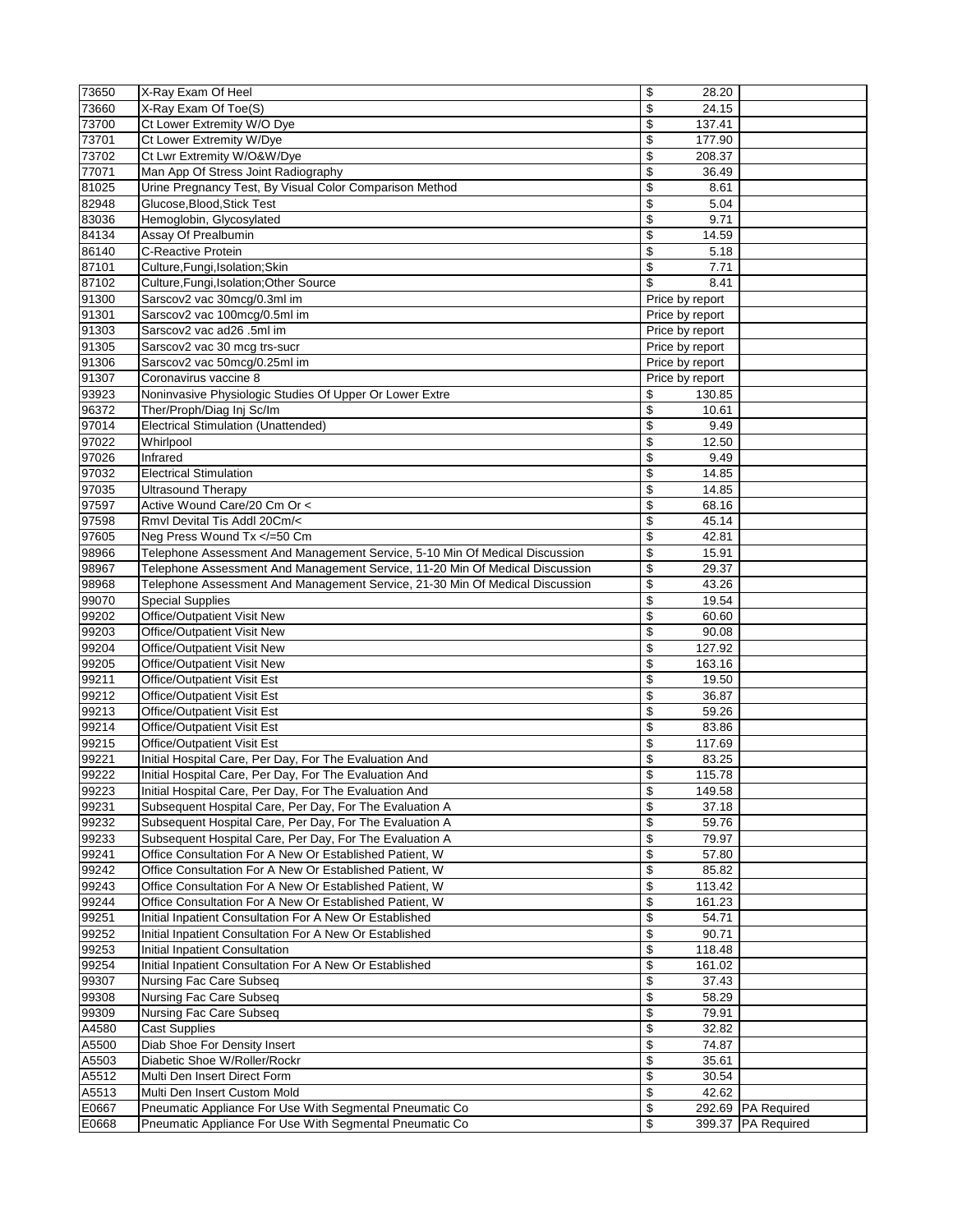| J0702 | Betamethasone Acet&Sod Phosp                                                                     | \$<br>6.79                         |  |
|-------|--------------------------------------------------------------------------------------------------|------------------------------------|--|
| J1030 | Injection, Depo-Medrol, 40 Mg                                                                    | \$<br>5.92                         |  |
| J1040 | Injection, Depo-Medrol, 80 Mg                                                                    | \$<br>10.52                        |  |
| J1100 | Injection, Dexamethosone, Up to 4Mg/MI                                                           | \$<br>0.11                         |  |
| J3301 | Injection Triamcinolone Acetonide, Per 10Mg                                                      | \$<br>1.12                         |  |
| L1902 | Ankle Orthosis, Ankle Gauntlet Or Similar, With Or Without Joints, Prefabricated, Off-The-She \$ | 70.88                              |  |
| L1930 | Afo, Custom Fitted, Plastic                                                                      | 229.23<br>\$                       |  |
|       |                                                                                                  |                                    |  |
| L2112 | Afo, Fracture Orthosis, Tibial Fracture Orthosis, Soft                                           | \$<br>414.23                       |  |
| L3000 | Foot, Insert, Removable, Molded To Patient Model, "Ucb"                                          | \$<br>301.51                       |  |
| L3001 | Foot Insert, Removable-Molded To Patient Model, Spenco,                                          | \$<br>126.96                       |  |
| L3002 | Foot Insert, Removable-Molded To Patient Model, Plastaz                                          | \$<br>155.02                       |  |
| L3003 | Foot Insert, Removable-Molded To Patient Model, Silicon                                          | \$<br>167.26                       |  |
| L3010 | Foot, Insert, Removable, Molded To Patient Model, Longi                                          | \$<br>167.26                       |  |
| L3020 | Foot, Insert, Removable, Molded To Patient Model, Longi                                          | \$<br>190.44                       |  |
| L3030 | Foot, Insert, Removable, Formed To Patient Foot                                                  | \$<br>73.22                        |  |
| L3031 | Foot lamin/prepreg composite                                                                     | \$<br>122.51                       |  |
| L3040 | Foot, Arch Support, Removable, Premolded, Longitudinal,                                          | \$<br>45.19                        |  |
| L3050 | Foot, Arch Support, Removable, Premolded, Metatarsal, E                                          | \$<br>45.19                        |  |
| L3060 | Foot, Arch Support, Removable, Premolded, Longitudinal/                                          | \$<br>70.81                        |  |
| L3070 | Foot, Arch Support, Nonremovable Attached To Shoe, Long                                          | \$<br>30.52                        |  |
| L3080 | Foot, Arch Support, Nonremovable Attached To Shoe, Meta                                          | \$<br>30.52                        |  |
| L3090 | Foot, Arch Support, Nonremovable Attached To Shoe, Long                                          | \$<br>39.03                        |  |
|       |                                                                                                  |                                    |  |
| L3100 | Hallus-Valgus Night Dynamic Splint                                                               | \$<br>41.50                        |  |
| L3140 | Foot, Abduction Rotation Bars (Dennis Browne Type), Att                                          | \$<br>85.46                        |  |
| L3150 | Foot, Abduction Rotation Bars, (Dennis Browne Type), CI                                          | \$<br>78.13                        |  |
| L3170 | Foot-Plastic Heel Stabilzer                                                                      | \$<br>48.84                        |  |
| L3201 | Orthopedic Shoe, Oxford With Supinator Or Pronator-Infa                                          | \$<br>78.55                        |  |
| L3202 | Orthopedic Shoe, Oxford With Supinator Or Pronator-Chil                                          | \$<br>97.88                        |  |
| L3204 | Orthopedic Shoe, Hightop With Supinator Or Pronator-Inf                                          | \$<br>101.48                       |  |
| L3206 | Orthopedic Shoe, Hightop With Supinator Or Pronator-Chi                                          | \$<br>68.65                        |  |
| L3215 | Orthropedic Footwear, Ladies Shoes, Oxford                                                       | \$<br>94.06                        |  |
| L3216 | Orthropedic Footwear, Ladies Shoes, Depth Inlay                                                  | \$<br>103.00                       |  |
| L3219 | Orthopedic Footwear, Mens Shoes-Oxford                                                           | \$<br>125.56                       |  |
| L3221 | Orthopedic Footwear, Mens Shoes-Depth Inlay                                                      | $\overline{\mathcal{L}}$<br>130.92 |  |
| L3222 | Orthopedic Footwear, Mens Shoes-Hightop-Depth Inlay                                              | \$<br>136.08                       |  |
| L3224 | Woman'S Shoe Oxford Brace                                                                        | \$<br>54.29                        |  |
| L3225 | Man'S Shoe Oxford Brace                                                                          | \$<br>72.45                        |  |
| L3230 | Orthopedic Footwear, Custom Shoes Depth Inlay                                                    | \$<br>108.30                       |  |
|       |                                                                                                  |                                    |  |
| L3252 | Foot-Shoe Molded To Patient Model-Plastazote %Or Simila                                          | \$<br>409.45                       |  |
| L3253 | Foot-Molded Shoe Plastazote %Or Similar< Custom Fitted,                                          | \$<br>58.93                        |  |
| L3257 | Orthopedic Footwear, Additional Charge For Split Size                                            | \$<br>215.36                       |  |
| L3260 | Ambulatory Surgical Boot-Each                                                                    | \$<br>19.92                        |  |
| L3265 | Plastazote Sandal-Each                                                                           | \$<br>37.10                        |  |
| L3300 | Lifts-Elevation, Heel, Tapered To Metatarsals, Per Inch                                          | \$<br>50.06                        |  |
| L3310 | Lifts-Elevation, Heel And Sole, Neoprene, Per Inch                                               | \$<br>78.13                        |  |
| L3320 | Lifts-Elevation, Heel And Sole, Cork, Per Inch                                                   | \$<br>112.78                       |  |
| L3330 | Lifts-Elevation, Metal Extension *Skate*                                                         | \$<br>543.25                       |  |
| L3332 | Lifts-Elevation, Inside Shoe, Tapered, Up To One-Half I                                          | \$<br>70.81                        |  |
| L3334 | Lifts-Elevation, Heel, Per Inch                                                                  | \$<br>36.65                        |  |
| L3340 | Heel Wedge, Sach                                                                                 | \$<br>81.78                        |  |
| L3350 | Heel Wedge                                                                                       | $\overline{\mathcal{E}}$<br>21.94  |  |
| L3360 | Sole Wedge-Outside Sole                                                                          | \$<br>34.17                        |  |
| L3370 | Sole Wedge-Between Sole                                                                          | \$<br>47.62                        |  |
| L3380 | Clubfoot Wedge                                                                                   | \$<br>47.62                        |  |
|       |                                                                                                  |                                    |  |
| L3390 | Outflare Wedge                                                                                   | \$<br>47.62                        |  |
| L3400 | Metatarsal Bar Wedge-Rocker                                                                      | \$<br>39.03                        |  |
| L3410 | Metatarsal Bar Wedge-Between Sole                                                                | \$<br>89.15                        |  |
| L3420 | Full Sole And Heel Wedge *Between Sole*                                                          | \$<br>52.49                        |  |
| L3430 | Heel, Counter, Plastic Reinforced                                                                | \$<br>153.84                       |  |
| L3440 | Heel-Counter, Leather Reinforced                                                                 | \$<br>73.22                        |  |
| L3450 | Heel-Sach Cushion Type                                                                           | \$<br>101.30                       |  |
| L3455 | Heel-New Leather, Standard                                                                       | \$<br>39.03                        |  |
| L3460 | Heel-New Rubber, Standard                                                                        | \$<br>32.99                        |  |
| L3465 | Heel-Thomas With Wedge                                                                           | \$<br>56.17                        |  |
| L3470 | Heel-Thomas Extended To Ball                                                                     | \$<br>59.85                        |  |
| L3480 | Heel-Pad And Depression For Spur                                                                 | \$<br>59.85                        |  |
|       |                                                                                                  |                                    |  |